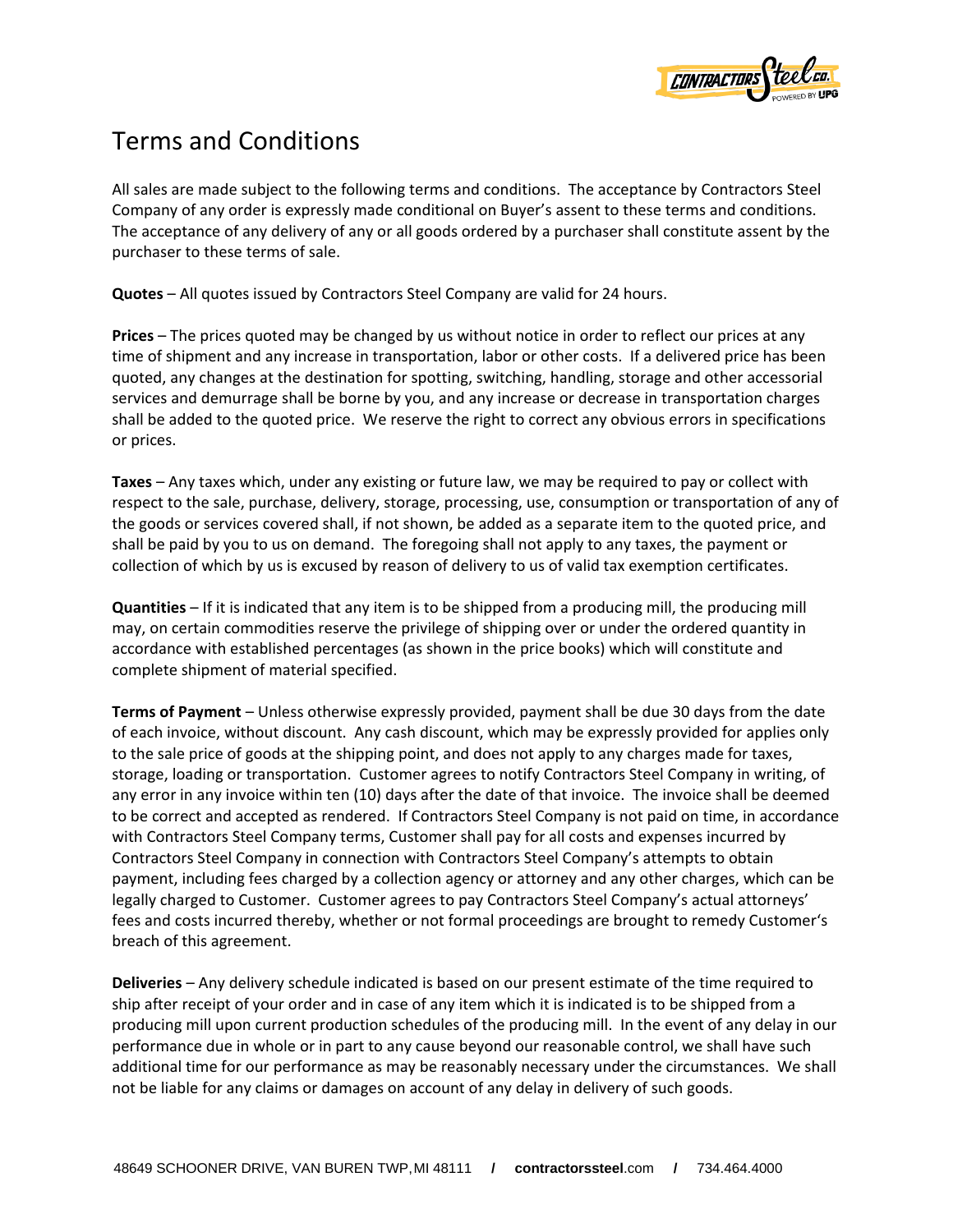

**Suspension of Performance** – If in our judgement, reasonable doubt exists as to your financial responsibility, or if you are past due in payment of any amount owing us, we reserve the right, without liability and without prejudice to any other remedies, to suspend performance, decline to ship, to stop any material in transit, until we receive payment of all amount owing to us, or adequate assurance of such payment whether or not due.

**Shipments** – Unless otherwise expressly stated, shipment may be by carrier or others means selected by us.

**Limited Warranty** – We warrant only that the goods will conform to the description as herein state, subject to tolerances and variations described in the following paragraph. WE MAKE NO OTHER WARRANTY, EXPRESS OR IMPLIED, AND SPECIFICALLY DISCLAIM AND EXCLUDE ANY AND ALL WARRANTIES OF MERCHANTABILITY AND FITNESS FOR A PARTICULAR PURPOSE.

**Tolerance and Variation** – All goods shall be subject to tolerances and variations consistent with the usual trade practices regarding dimensions, straightness, section, composition and mechanical properties and normal variations in surface and internal conditions and quality and shall also be subject to deviations from tolerances and variations consistent with practical testing and inspection methods.

**Claims** – All claims for shortages or damage must be reported within 24 hours of receipt of goods. SUBJECT TO STANDARD MANUFACTURING VARIATIONS, CONTRACTORS STEEL COMPANY WARRANTS THAT THE GOODS FURNISHED HEREUNDER SHALL MEET SPECIFICATIONS SET FORTH HEREOF, CONTRACTORS STEEL COMPANY MAKES NO OTHER WARRANTIES OF MERCHANTABILITY AND FITNESS FOR A PARTICULAR PURPOSE.

No claim for damages for goods that do not conform to specifications will be allowed unless Contractors Steel Company is given immediate notice after delivery of goods to the first destination to which they are shipped and allowed an opportunity to inspect them. Goods for which damages are claimed shall not be returned, repaired or discarded unless you receive Contractors Steel Company's written consent. BUYER'S EXCLUSIVE REMEDY AGAINST CONTRACTORS STEEL COMPANY, AND CONTRACTORS STEEL COMPANY'S SOLE OBLIGATION, FOR ANY AND ALL CLAIMS, WHETHER FOR BREACH OF CONTRACT, WARRANTY, TORT, (INCLUDING NEGLIGENCE), OR OTHERWISE, SHALL BE LIMITED TO CONTRACTORS STEEL COMPANY'S REPLACING GOODS THAT DO NOT CONFORM TO SPECIFICATIONS, OR, AT CONTRACTORS STEEL COMPANY'S OPTION, REFUNDING THE PURCHASE PRICE, IN NO EVENT SHALL CONTRACTORS STEEL COMPANY HAVE ANY LIABILITY FOR DAMAGES IN AN AMOUNT EXCEEDING THE PURCHASE PRICE OF THE GOODS SOLD HEREUNDER, NOR SHALL CONTRACTORS STEEL COMPANY HAVE ANY LIABILITY FOR INCIDENTAL OR CONSEQUENTIAL DAMAGES.

**Re-Stocking** – Buyers are subject to a re-stocking fee on returns. Restocking fees will be assessed at twenty percent (20%) or \$300 restocking fee for all returns, whichever is greater.

**Limitation of Liability** – Your exclusive remedy for breach of contract as to any term hereof, and our liability for any such breach, shall be replacement or repair of such goods, or repayment to you of the purchase price paid by you for such goods, whichever such remedy we shall select, and if we elect to repay the purchase price of any such goods and so advise you, you must return such goods to us immediately. In no event will we be liable for incidental or consequential damages.